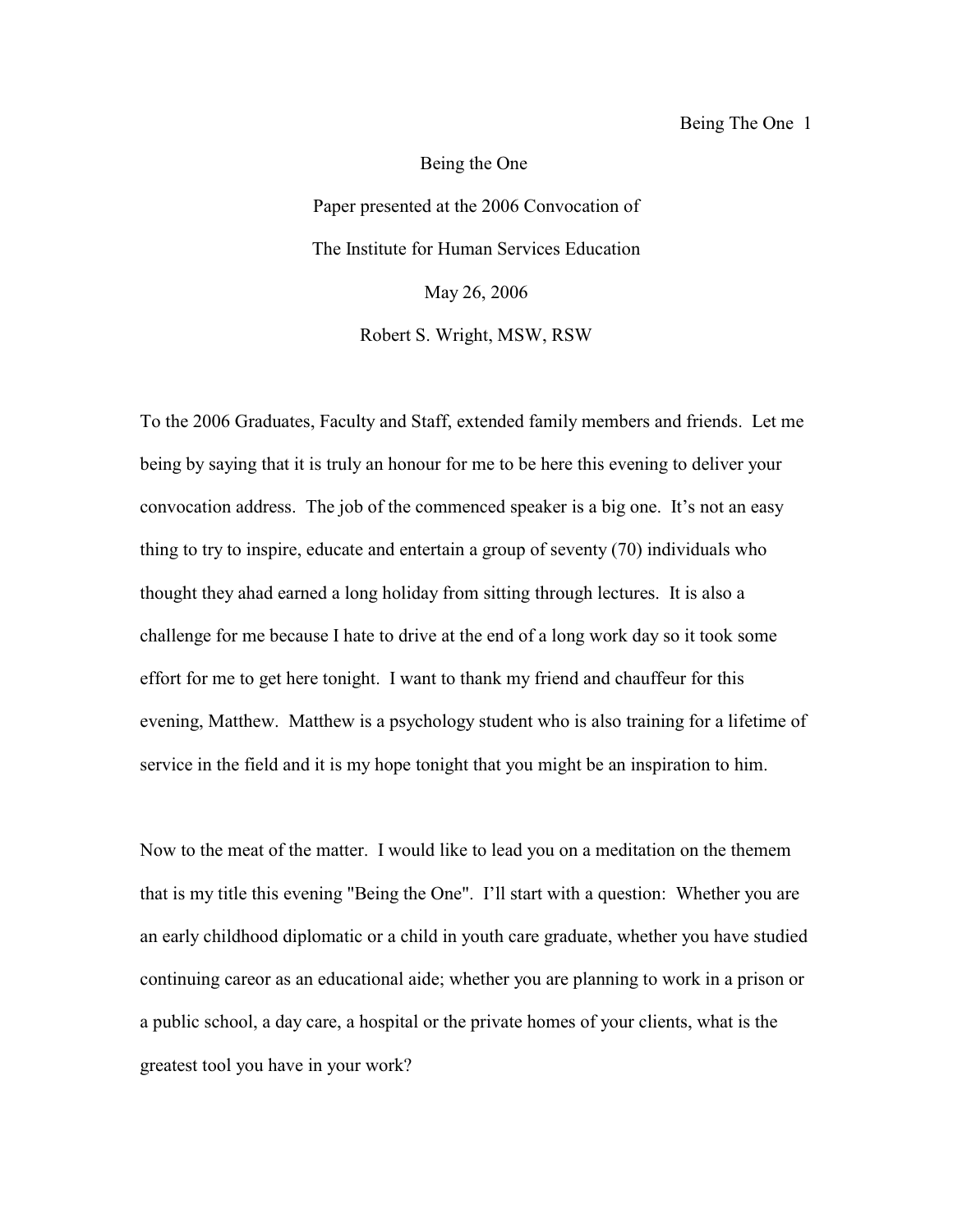"Yourself" Though you have learned to use toys to facilitate learning, medical supplies to aid in healing, hazardous materials, restraint technologies, checklists and formal assessment tools, still and foremost the greatest tool of the human service worker is themselves. It takes a human to work in the human services field. When your clients think back over the time that they have had need of your services, they will not remember the comfort of your work place, or any of the toys, tolls or technology that they have seen you use. It is YOU that they will remember. Perhaps the clearest articulation of this fact comes from the literature related to youth resiliency, though it is true of other populations. When young people who have survived and become successful after a lengthy, history of abuse, abandonment from family, incarceration, drug abuse or other pain and dysfunction, when these young people are asked "What made the difference for you?" There was one person in my life who believed in me and was there for me."

The same is true of early childhood education settings. As both a consumer of child care services, a trainer and partner with child care and early childhood services I can tell you that more important than curriculum, schedule, location and even more important than nutritional snacks, the most important element is the presence of genuinely caring individuals who are able to connect with and form positive attachments with the children in their care. I have visited hospices, and hospitals, long term care facilities, and the homestead deathbeds of persons of all ages and universally as I have spoken with clients and their families it is the quality of the people that determines the quality of care.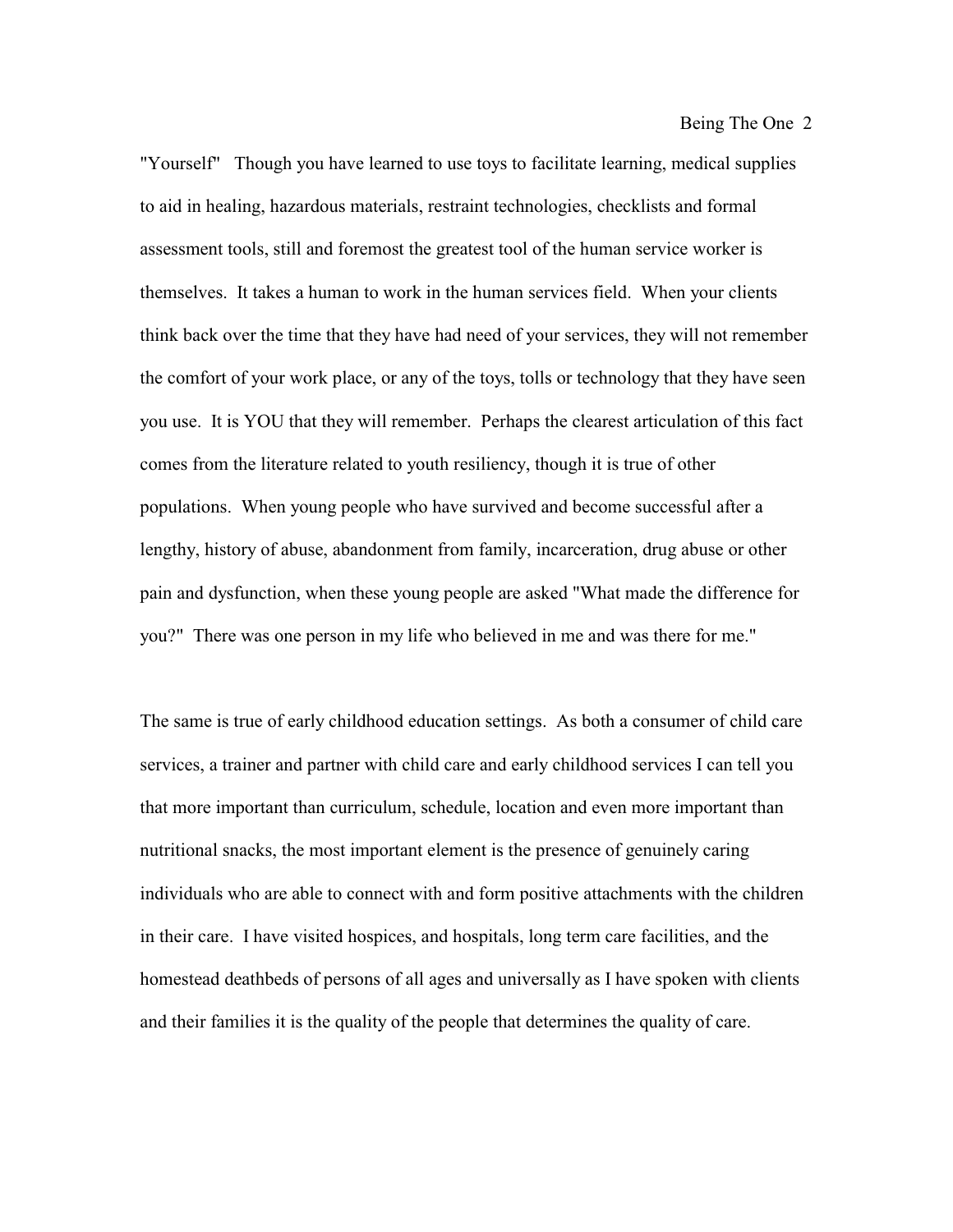Being The One 3

So if this is a truth, the question tonight for you as you embark on what I hope and pray will be a long and rewarding career in human service . . . the question is "How can you be the one who makes a difference in the lives of the persons you serve?" After a twenty year career in human services, after being an anti-poverty worker, a counsellor for at-risk students, a child protection worker, a race relations coordinator, a human services instructor, a family mediator, forensic clinician, an administrator and collaboration facilitator, after all of this, I would like to suggest to you that there are three things you need to be in order to "Be the One". I offer these things in order:

First you must: BE WELL

There is this rumour out there that people who go into the human services field are themselves deeply wounded individuals. Have you heard that rumour?

The truth of the matter is that if you are human and you live in this planet it is likely that you carry some scars. The difference is that accountants and computer programmmers are able to hide their woundedness better than human service workers because their work does not cause them to be mixed up in the pain of others.

If your class is representative of the general population about fifty percent (50%) of you have been victims of sexual assault, men and women in equal proportion! About 20-30% of you suffer from some form of mental illness. About 75% of you have or will experience a family separation or divorce (your parents, yourself or your children). All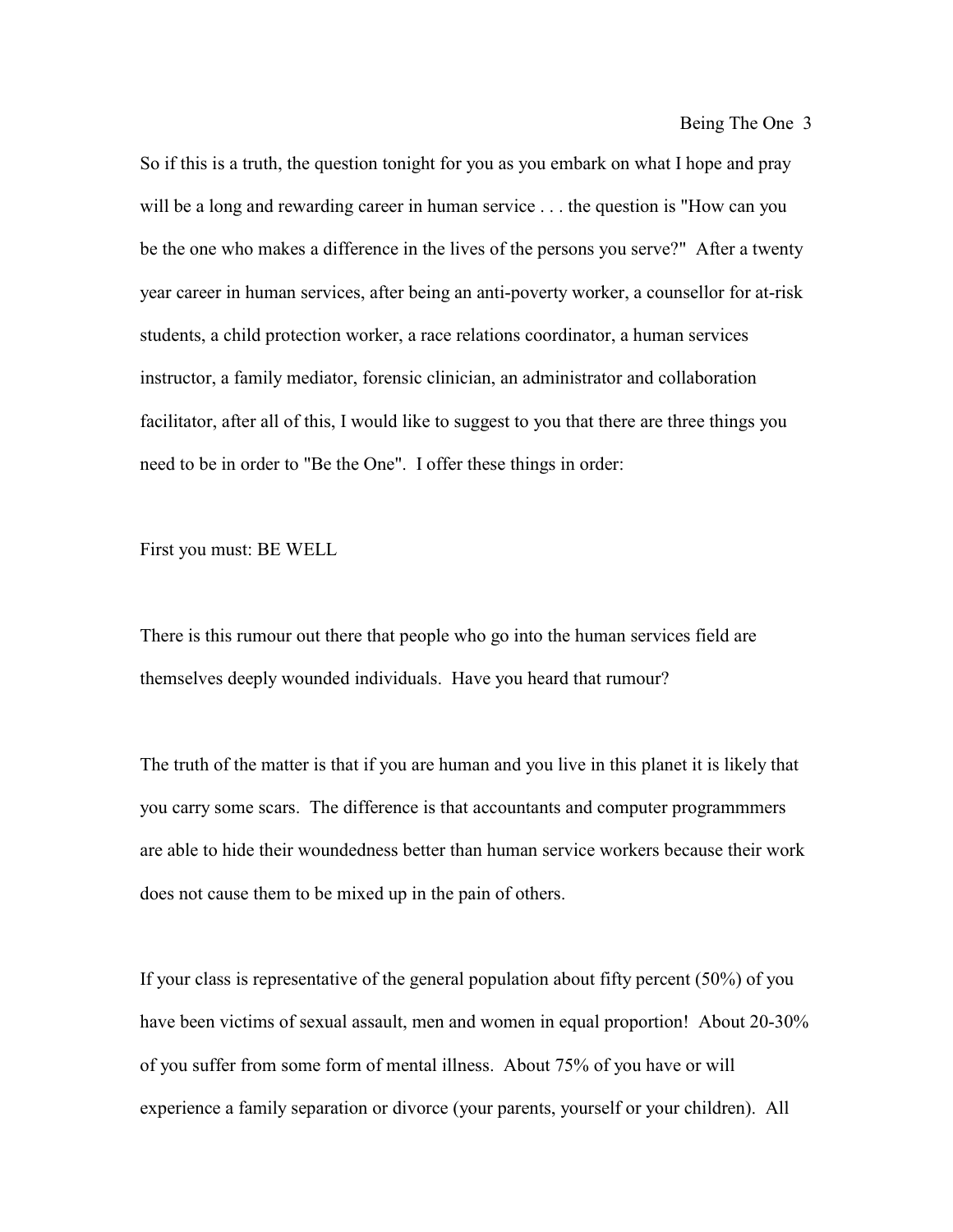Being The One 4

of you, sooner or later, will suffer the death of a loved one and in all this you must find balance, peace and wellness if you are going to "Be the One" who makes a difference in the lives of your clients. So be honest with yourself and others about your life. Be open to your supervisors and co-workers. Seek professional help and make good use of the public health care system and any health benefits you may have wherever you may be employed. And do not be ashamed that you are human and suffer from the human condition like everyone else. I don't mind telling you that I have maintained a relationship with the same therapist for the past ten years and keeping well has been one of the cornerstones of my personnel and professional success.

## Second, you must be LEARN-ED

 If you think you have read your last text book, sat in your last classroom, and are now listening to your last lecture, you're so wrong. If the time you have spent at the Institute for Huamn Services Education has taught you anything, than you know that knowledge in our field is constantly growing. Every year we learn more about the developing brain of children and adolescents. Every year we learn more about how people learn, grow, heal and die. And this constant flux in knowledge requires that every human service worker commit themselves to be life-long, self-directed learners. To this end, I encourage you to stay in touch with your instructors from this institute, participate in as much continuing education you can afford, be active in your respective professional association and always be thinking of the next certificate, the next diploma and the next degree. You must be learn-ed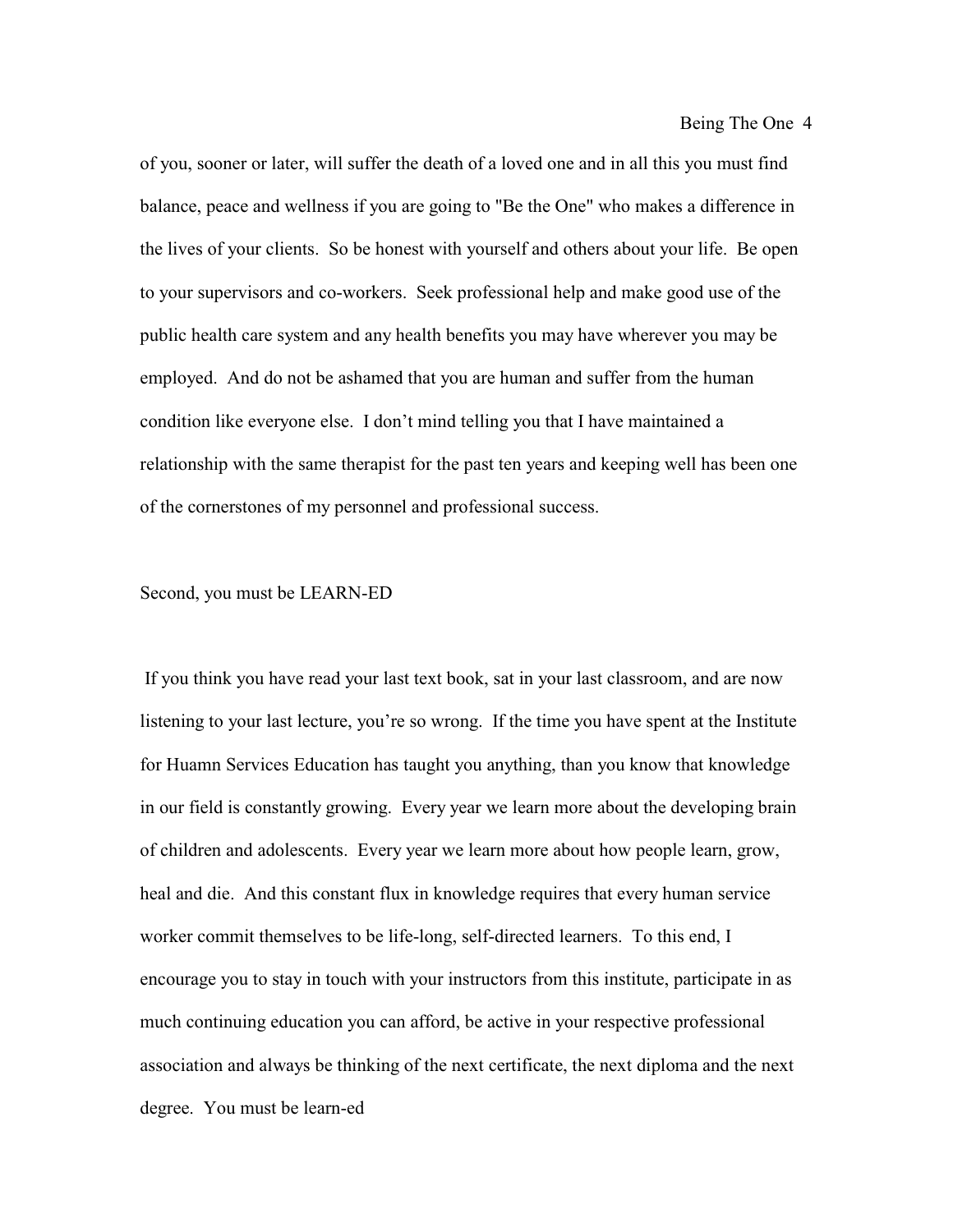## Third, you must be COURAGEOUS

Courage is the first characteristic of heroism. It is the willingness to respond first to a call for help while others are still trying to decide if the risk assocated with action is outweighed by the rewards. Courage steps out of its comfort zone and endures hardship in pursuit of a noble gain. How many of you graduates today had to step out of your comfort zone to go back to school to pursue the dream that you are fulfilling here today? Courage implies discomfort. Courage necessitates sacrifice. Without courage there can be no genuine giving to or serving of others. Without courage, all our work is at best superficial, mandatory ritual and at worst self-serving, ego driven profit seeking behaviour that in the end does more harm than good.

I know that those assembled here today, faculty, staff and students alike are committed to more than that. We are united in our desire to Be The One to those we serve: To our families, to our friends, to other loved ones and to the clients we serve. I charge you to this task and welcome you to this noble vocation. May God bless you!

(I ended the presentation by singing a verse and chorus of the song: "If I can Help Somebody"

If I can help somebody, as I pass along,

If I can cheer somebody, with a word or song,

If I can keep somebody from doin' wrong,

Then my living shall not be in vain.